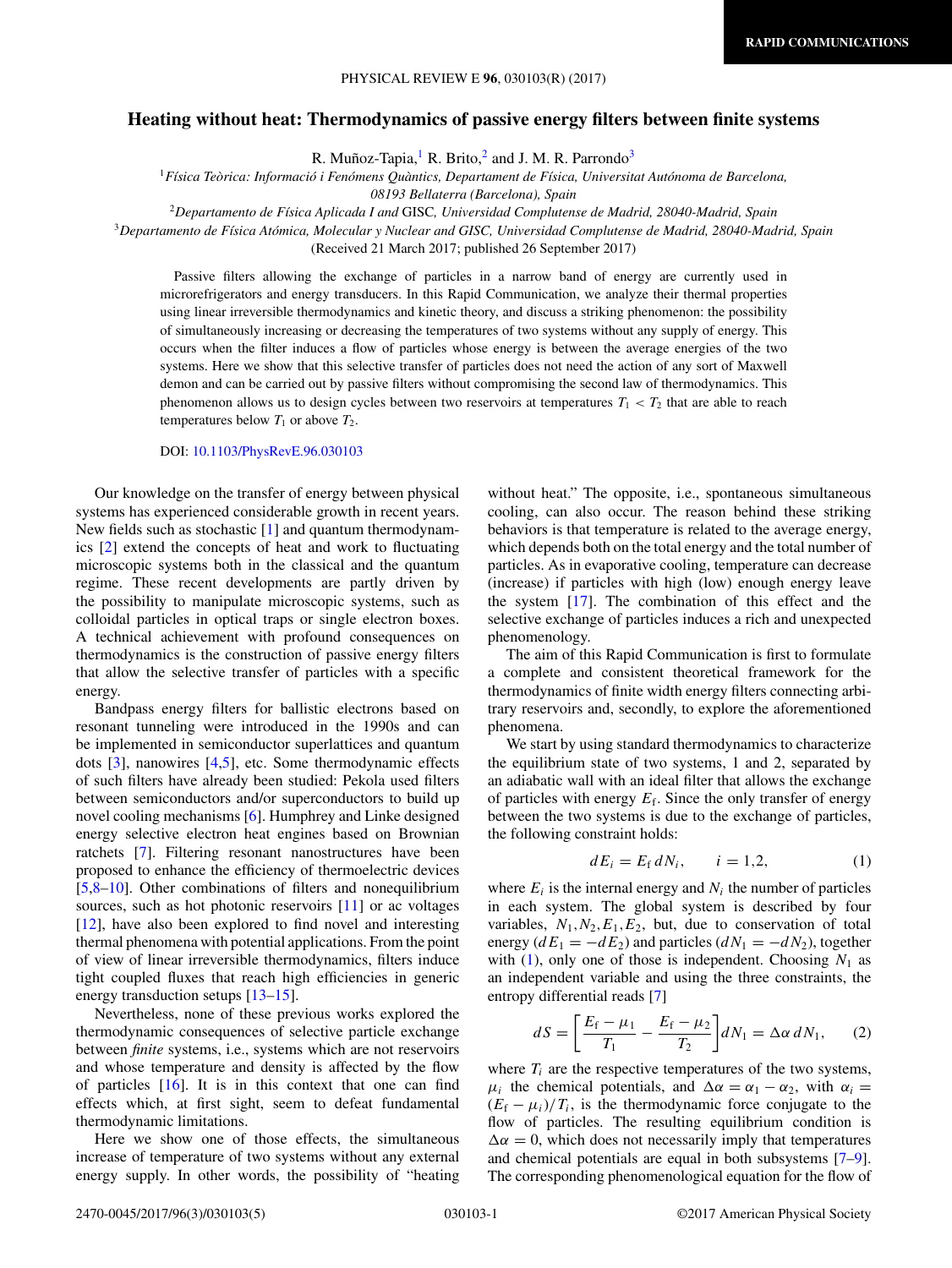<span id="page-1-0"></span>particles reads

$$
\dot{N}_1 = \kappa \Delta \alpha,\tag{3}
$$

where  $\kappa$  is a transport coefficient which is positive to ensure a positive entropy production ( $\dot{S} = \kappa \Delta \alpha^2 \geq 0$ ).

This simple analysis predicts a nontrivial equilibrium state, given by  $\Delta \alpha = 0$ , and provides a dynamical equation for the relaxation toward that equilibrium state. However, the whole argument relies on meeting the constraint  $(1)$ , only valid for an ideal filter. Moreover, for such ideal filter one can suspect that the exchange of particles is negligible, since the fraction of particles with an energy exactly equal to  $E_f$  is infinitesimally small. To clarify this issue we need to consider filters with a finite width  $\Delta E$  and perform a kinetic analysis of the exchange of particles.

Let us assume that the two systems are always in equilibrium with a well-defined temperature  $T_i$  and chemical potential  $\mu_i$ . Then the number of particles  $\phi_{i \to j}$  with energy in the interval  $[E, E + dE]$  going from system *i* to system *j* per unit of time only depends on the energy *E* and the thermodynamic state of system *i*:  $\phi_{i \to j} = \phi(E; T_i, \mu_i) dE$ . Under this assumption, for a filter centered at  $E_f$  with width  $\Delta E \rightarrow 0$ , we have

$$
\dot{N}_1 = [\phi(E_f; T_2, \mu_2) - \phi(E_f; T_1, \mu_1)] \Delta E. \tag{4}
$$

Since  $N_1 = 0$  when  $\Delta \alpha = 0$  for any value of  $E_f$ , the flow  $\phi(E_f, T, \mu)$  must be a function of  $E_f$  and  $\alpha \equiv (E_f - \mu)/T$ , hence  $\phi(E; T, \mu) = f(E, (E - \mu)/T)$ .

Consider now a narrow filter of finite width  $\Delta E$ , allowing the transfer of particles with energy between  $E_f - \Delta E/2$  and  $E_f + \Delta E/2$ . The net flows of particles and energy from system 2 to system 1 read:

$$
\dot{N}_1 = \int_{E_f - \Delta E/2}^{E_f + \Delta E/2} dE[f_2(E) - f_1(E)],\tag{5}
$$

$$
\dot{E}_1 = \int_{E_f - \Delta E/2}^{E_f + \Delta E/2} dE \, E[f_2(E) - f_1(E)] \tag{6}
$$

with  $f_i(E) = f(E,(E - \mu_i)/T_i)$ .

For narrow filters, we can expand the functions  $f_i(E)$  up to linear terms in  $(E - E_f)$ . Inserting the expansion in Eqs. (5) and (6) we obtain, up to third-order terms in  $\Delta E$ ,

$$
\dot{N}_1 = [f_2(E_f) - f_1(E_f)]\Delta E \n+ \frac{f_2''(E_f) - f_1''(E_f)}{24}\Delta E^3 + \cdots,
$$
\n(7)

$$
\dot{E}_1 = E_f [f_2(E_f) - f_1(E_f)] \Delta E \n+ \frac{1}{24} [2f'_2(E_f) + E_f f''_2(E_f) - (2 \leftrightarrow 1)] \Delta E^3 + \cdots.
$$
\n(8)

The first-order terms in Eqs.  $(7)$  and  $(8)$  describe a relaxation toward  $f_1(E_f) = f_2(E_f)$ , i.e., toward  $\Delta \alpha = 0$ , which reproduces, for  $\Delta \alpha$  small, the phenomenological equation (3) with  $\kappa = -\partial_{\alpha}|_{\alpha = \alpha_1} f(E_f, \alpha) \Delta E$ . On the other hand, the third-order terms in (7) and (8) correspond to a much slower relaxation.

The evolution can be summarized as follows: for  $\Delta \alpha$ large, there is a comparatively fast relaxation toward  $\Delta \alpha = 0$ described by Eq. (3), with a decay time of order  $1/\Delta E$ . When

 $\Delta \alpha \lesssim \Delta E^2$ , terms of order  $\Delta E^3$  dominate, inducing a slower relaxation along the line  $\Delta \alpha \simeq 0$  toward  $f_1(E) = f_2(E) \forall E$ , i.e., to full equilibrium,  $T_1 = T_2$  and  $\mu_1 = \mu_2$ , with a decay time of order  $1/\Delta E^3$ .

Equations  $(5)$ – $(8)$  and the discussion above are completely general: the specific nature of the subsystems and the filter enters into the equation through the function  $f(E, (E - \mu)/T)$ . Actually, to apply the equilibrium condition  $\Delta \alpha = 0$  we only need the equation of state of the systems, that is,  $\mu$  and  $T$ as functions of *N* and *E*. For instance, for two-dimensional ideal classical gases in a volume *V*,  $kT = E/N$  and  $\mu =$  $kT \ln(N\Lambda^2/V)$ , where *k* is the Boltzmann constant and  $\Lambda = h/\sqrt{2\pi mkT}$  is the thermal wavelength. The equilibrium condition,  $\Delta \alpha = 0$ , in terms of the temperatures and the numbers of particles, can be written as

$$
\frac{n_1}{kT_1}e^{-E_f/kT_1} = \frac{n_2}{kT_2}e^{-E_f/kT_2},\tag{9}
$$

where  $n_i = N_i/V$  is the particle density in system *i*.

The precise form of the particle flow  $f(E, (E - \mu)/T)$ depends on the filter. A reasonable assumption is that the fraction  $\gamma(E)$  of particles in the unit volume that traverse the filter per unit time only depends on *E*. Then the flow of particles leaving the system reads

$$
f\left(E, \frac{E - \mu}{T}\right) = \gamma(E) \frac{n}{kT} e^{-E/kT}.
$$
 (10)

This is the case, e.g., for an effusion filter, where the flow of particles of mass *m* through a hole of length *L* is given by the effusion rate [\[18\]](#page-4-0)  $\gamma_{\text{eff}}(E) = \sqrt{2EL^2/m}$ .

We now proceed to characterize the pseudoequilibrium state given by the condition  $\Delta \alpha = 0$ . As already mentioned, this state exhibits some amusing properties which can be illustrated in the simple case of classical ideal gases. From here on, we consider ideal gases confined in a two-dimensional volume *V* in order to compare with numerical simulations. In that case, the equilibrium condition  $\Delta \alpha = 0$  reduces to Eq. (9), which has a simple physical interpretation. Each side of Eq. (9),  $\rho_i(E_f) \equiv \frac{\tilde{n}_i}{kT_i} e^{-E_f/kT_i}$ , is the Maxwellian distribution times the density of particles, i.e., is the number of particles with energy *E*<sup>f</sup> per unit volume in gas *i* [for simplicity we will refer to the distribution  $\rho_i(E_f)$  as the Maxwellian of gas *i*]. The equilibrium condition then requires that the two distributions intersect at the filter energy  $E_f$  [\[7](#page-3-0)[,8\]](#page-4-0).

Equation (9), together with the state equation  $kT_i = E_i/N_i$ and the constraints  $N_1 + N_2 = N_1(0) + N_2(0), E_1 + E_2 =$  $E_1(0) + E_2(0), E_1 - E_1(0) = E_f[N_1 - N_1(0)],$  can be solved in terms of the initial number of particles and initial energies. The solution univocally determines the pseudoequilibrium state,  $E_i$  and  $N_i$ . Here we discuss the temperatures  $T_i =$  $E_i/(kN_i)$ , which exhibit the most striking features.

Figure  $1(a)$  shows the pseudoequilibrium temperatures as a function of  $E_f$  for the hot (upper, red solid line) and cold (lower, blue solid line) gas with equal initial densities  $N_1(0)$  =  $N_2(0)$  and initial temperatures  $kT_1(0) = 1$  (blue dashed line) and  $kT_2(0) = 3$  (red dashed line). The figure reveals a rich and counterintuitive behavior. For either  $E_f \le kT_1(0) = 1$  or  $E_f \ge kT_2(0) = 3$ , the temperature of the cold gas increases and the temperature of the hot gas decreases. On the other hand, for  $E_f$  between the average energy of the cold gas,  $kT_1(0) = 1$ ,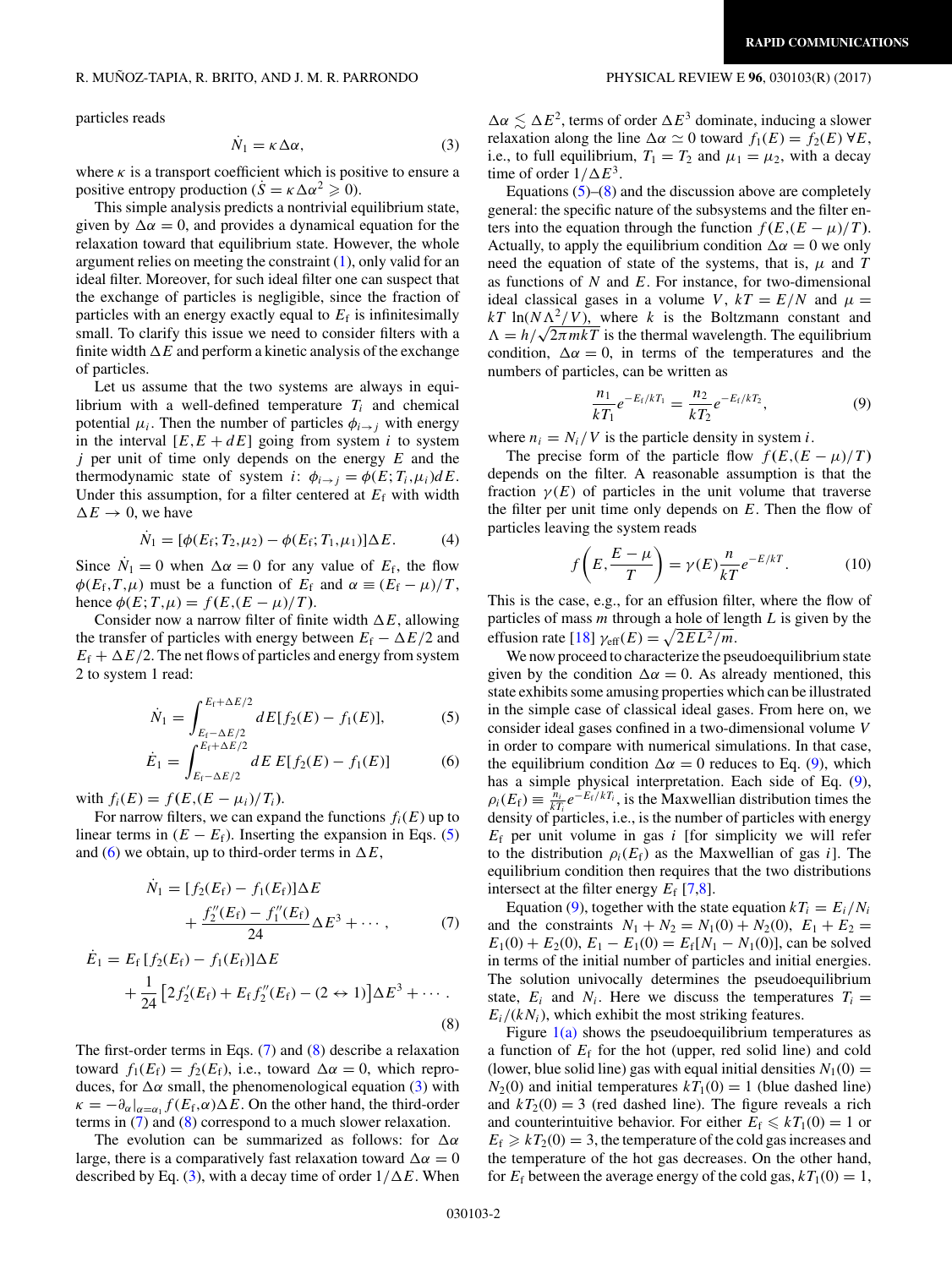<span id="page-2-0"></span>

FIG. 1. (a) Pseudoequilibrium temperatures,  $kT_1$  (lower-blue) and  $kT_2$  (upper-red), as a function of the energy of the filter  $E_f$ , for initial temperatures and populations  $kT_1(0) = 1$ ,  $kT_2(0) = 3$ , and  $N_1(0) = N_2(0) = 1000$ . The horizontal dashed lines represent the initial temperatures. The vertical dotted lines depict the initial average energies  $kT_1(0) = 1$ ,  $kT_2(0) = 3$  and the crossing point of the two Maxwellian distributions *E*<sup>∗</sup> = 1*.*8484 *...* (b) Initial Maxwellian distributions  $\rho_i(E)$  of two-dimensional gases with  $kT_1(0) = 1$  and  $kT_2(0) = 3$ . Particles move from the gas with the higher value of the Maxwellian at the energy filter as indicated by the vertical arrow for a specific case with  $E_f < kT_1$ . Depending on the location of the filter *E*<sup>f</sup> both systems simultaneously cool down or heat up.

and  $E^* = 1.8484...$ , both temperatures decrease simultaneously. Finally, for  $E_f$  between  $E^*$  and  $kT_2(0) = 3$  the two gases heat up. These two regimes, simultaneous cooling and simultaneous heating, are in apparent contradiction with our most basic thermodynamic intuition. Despite their oddness, the spontaneous relaxation to all those pseudoequilibrium states does not violate the second law of thermodynamics, since the evolution, governed by Eq. [\(3\)](#page-1-0), yields  $\dot{S} = \kappa \Delta \alpha^2 > 0$ .

One can get an intuitive picture of the behavior of the two gases by considering their initial Maxwellian distributions, *ρ*<sub>1</sub>(*E*) and *ρ*<sub>2</sub>(*E*) for  $kT_2 = 3$  and  $kT_1 = 1$  [see Fig. 1(b)]. The plot shows that the point *E*<sup>∗</sup> separating the region of simultaneous cooling from the region of simultaneous heating is precisely the energy where the two Maxwellian distributions intersect. The location of the filter with respect to this point *E*<sup>∗</sup> determines the direction of the net flow of particles in the system. According to Eqs.  $(7)$  and  $(10)$ , the flow always goes from the gas with the higher Maxwellian distribution at  $E_f$ , as sketched by the two circles in the figure. Then, if  $E_f < E^*$  the net flow of particles goes from gas 1 to gas 2, and vice versa.

Now it is clear why both gases increase their temperatures when  $kT_1(0) < E^* < E_f < kT_2(0)$ : particles with an energy below the average energy of gas 2 and above the average of gas 1 are transferred from gas 2 to 1, hence the average of *both* gases increase.

At first sight, one could suspect that a Maxwell demon is needed to carry out this selective transfer of particles. However, this is not the case: passive energy filters are perfectly compatible with thermodynamics since they do not break



FIG. 2. Numerical evolution of the temperatures  $T_1(t)$  (blue) and  $T_2(t)$  (red) as a function of reduced time  $t/t_0$  for a single realization of two-dimensional gases of hard disks with mass  $m = 1$  and diameter  $\sigma = 1$ . The relaxation time  $t_0$  is obtained analytically by expanding Eq. [\(5\)](#page-1-0) as  $N_1(t) = [N_1(t) - N'_1]/t_0 + \cdots$  where  $N'_1$  is the number of particles in gas 1 in the pseudoequilibrium state. The rest of the parameters are  $E_f = 2.5$ ,  $\Delta E = 0.3$ ,  $k = 1$ ,  $T_1(0) = 1$ ,  $T_2(0) = 3$ ,  $N_1(0) = N_2(0) = 1000$ , and  $L = 200$ . Solid lines are the solution of Eqs. [\(5\)](#page-1-0) and [\(6\)](#page-1-0). (a),(b) Short-time evolution, where the system relaxes to the pseudoequilibrium state (dashed lines indicate the pseudoequilibrium temperatures). (c) Long-time evolution, where the system relaxes to full equilibrium. Note the difference in time scales.

detailed balance and, as we have already shown, "heating without heat" is accompanied by an increase of entropy. The simultaneous cooling can be explained in similar terms.

We can have even richer scenarios if *E*<sup>∗</sup> is not located in between  $kT_1(0)$  and  $kT_2(0)$  or if the two initial Maxwellians do not intersect (when the initial densities are different). One can, e.g., decrease the temperature of the cold gas and increase that of the hot gas if  $E^* < E_f < kT_1(0) < kT_2(0)$ . Using the appropriate state equation for the chemical potential, one can prove that the above results are valid for hard disks at high density. Recall that, in this case, the temperature is still given by  $T_i = E_i/(kN_i)$ .

One of our basic assumptions is to consider the two gases in thermal equilibrium along the whole process. In real situations, however, the exchange of particles occurs in certain regions and could induce inhomogeneities. To study whether these inhomogeneities could affect our results and analyze the aforementioned separation of time scales, we have carried out molecular dynamic simulations of two gases composed by hard disks, placed in two square compartments of size  $L \times L$ . The whole wall separating the two compartments acts as an effusion filter of energy  $E_f$  and width  $\Delta E$ .

We place  $N_i(0)$  particles with a Maxwellian velocity distribution at temperature  $T_i(0)$  and implement an eventdriven dynamics: free motion followed by elastic collisions. When a particle reaches the filter, it can cross it if its energy is between  $[E_f - \Delta E/2, E_f + \Delta E/2]$ . While a particle is crossing the filter, no collisions are allowed. If the energy is outside the interval, particles undergo elastic collisions with the wall (adiabatic wall).

Figures  $2(a)$  and  $2(b)$  show a case where both gases heat up without any energy supply. This happens in the short time range, where the filter behaves as a perfect one and only the first term in [\(7\)](#page-1-0) and [\(8\)](#page-1-0) describes the dynamics of the system. The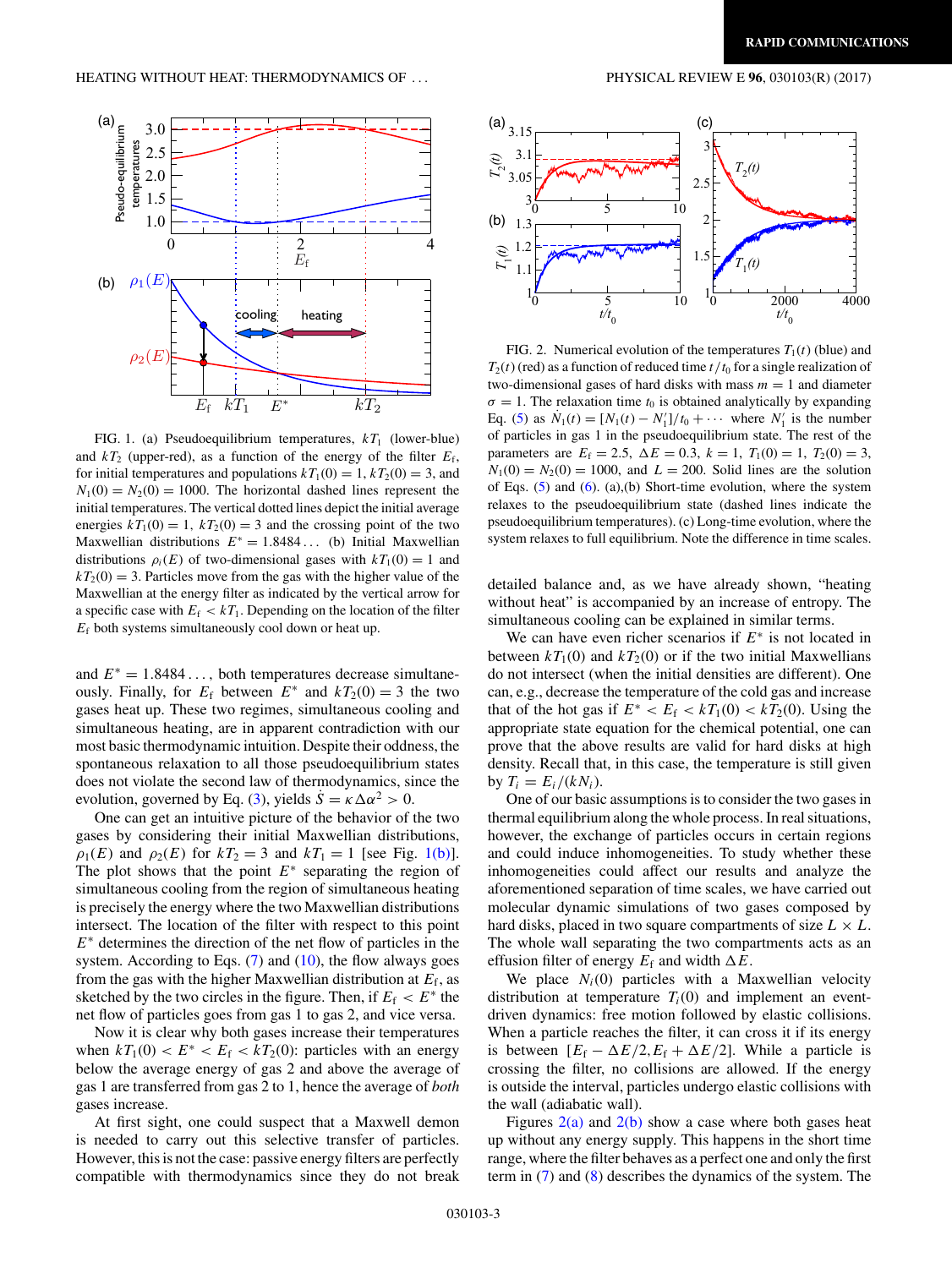<span id="page-3-0"></span>

FIG. 3. (a) Evolution of the temperatures  $T_1$  (blue) and  $T_2$  (red) as a function of reduced time *t/t*<sup>0</sup> for a case where both gases cool down. Parameters are  $E_f = 1.6$ ,  $\Delta E = 0.1$ ,  $k = 1$ ,  $T_1(0) = 1$ ,  $T_2(0) = 4$ , and  $N_1(0) = 4000$ ,  $N_2(0) = 2000$ , and  $L = 400$ . (b) Implementation of a cycle where, by using an energy filter, we can lower the temperature of a system (and transfer it to a refrigerator) below the temperature of both thermal reservoirs without energy consumption or mechanical device.

long time behavior is presented in Fig.  $2(c)$ . The system decays to a truly thermodynamic equilibrium in a time about three orders of magnitude longer, in agreement with our previous analysis. The smooth solid lines depict the exact solutions of Eqs. [\(5\)](#page-1-0) and [\(6\)](#page-1-0). The good agreement between simulations and results from kinetic theory indicates that inhomogeneities are irrelevant.

The remarkable phenomena discussed in this Rapid Communication could be exploited to design interesting setups with potential applications. For instance, one can use thermal reservoirs to reset the systems to their initial temperatures and densities. Figure  $3(b)$  shows a cycle built upon this idea. The two systems are represented by black small boxes and the cycle starts with each of them exchanging particles and energy with a suitable reservoir. In this step, the exchange is not restricted by any filter, so each pair system-reservoir reaches full equilibrium with equal temperatures,  $T_1^B$  and  $T_2^B$ , and chemical potentials,  $\mu_1^B$  and  $\mu_2^B$ . Suppose that the temperature

and chemical potential of the reservoirs are such that the two systems equilibrate at the initial state of Fig.  $3(a)$ , given by  $kT_1(0) = kT_1^B = 1, kT_2(0) = kT_2^B = 4, N_1(0) = 4000$ , and  $N_2(0) = 2000$ . Next, the two systems are connected by a filter centered at  $E_f = 1.6$ , exactly as in Fig. 3(a), and therefore, reach temperatures  $T_2' < T_2^B$  and  $T_1' < T_1^B$ . The cold system 1 can now be used to refrigerate a third system down to  $T_1' \simeq 0.83$ . Finally, the cycle is closed by connecting again the two systems with their respective reservoirs. The cycle is of course irreversible. Nevertheless, it is remarkable that we obtain an effective reservoir of temperature  $T_1$ , lower than the temperature of the two reservoirs 1 and 2. The cold system at temperature  $T_1$  is an effective reservoir since the cycle can be repeated as often as desired, extracting or releasing heat but keeping its temperature equal to  $T_1'$  in the refrigeration step. Notice that this effective reservoir at temperature  $T_1' < T_1^B < T_2^B$  is obtained without the need for any mechanical work.

To conclude, we have shown that the selective exchange of particles between finite systems induces a rich and counterintuitive thermodynamic behavior. Some of the induced phenomena seem to defeat our most basic intuitions on how temperature changes and heat flows in isolated systems. Yet, they can be understood and analyzed using elementary kinetic and thermodynamic arguments. Our results are of theoretical relevance, since they illustrate that equilibrium is not restricted to the standard repertoire of thermal (equal temperatures), chemical (equal chemical potentials), and mechanical (equal pressures) equilibrium. Moreover, the ideas in this Rapid Communication could be useful to design thermostats and calorimetric devices, as the one sketched in Fig. 3. However, in this respect it is worth mentioning two difficulties. First, simultaneous cooling or heating is much harder to be found in degenerate Fermi gases ( $n \Lambda^d \gtrsim 1$ , with *d* the dimension). The main reason is that energy is not as sensitive to temperature as it is in Bose systems or in nondegenerate gases ( $n \Lambda^d \ll 1$ ), like the one analyzed here. Second, to the best of our knowledge, energy filters for classical particles have not been developed so far, although there is no fundamental reason to prevent their existence. Therefore, the implementation of the scenarios discussed above in real settings, with either electrons or classical particles, is a particularly challenging endeavour.

R.M.T acknowledges Spanish MINECO Grants No. FIS2013-40627-P and No. FIS2016-80681-P (AEI/FEDER, UE), and Generalitat de Catalunya CIRIT 2014-SGR-966. R.B. and J.M.R.P. acknowledge financial support from MINECO Grant No. FIS2014-52486-R.

- [1] U. Seifert, [Rep. Prog. Phys.](https://doi.org/10.1088/0034-4885/75/12/126001) **[75](https://doi.org/10.1088/0034-4885/75/12/126001)**, [126001](https://doi.org/10.1088/0034-4885/75/12/126001) [\(2012\)](https://doi.org/10.1088/0034-4885/75/12/126001).
- [2] S. Vinjanampathy and J. Anders, [Contemp. Phys.](https://doi.org/10.1080/00107514.2016.1201896) **[57](https://doi.org/10.1080/00107514.2016.1201896)**, [545](https://doi.org/10.1080/00107514.2016.1201896) [\(2016\)](https://doi.org/10.1080/00107514.2016.1201896).
- [3] F. Capasso, *Physics of Quantum Electron Devices* (Springer, New York, 1990).
- [4] M. F. O'Dwyer, T. E. Humphrey, and H. Linke, [Nanotechnology](https://doi.org/10.1088/0957-4484/17/11/S18) **[17](https://doi.org/10.1088/0957-4484/17/11/S18)**, [S338](https://doi.org/10.1088/0957-4484/17/11/S18) [\(2006\)](https://doi.org/10.1088/0957-4484/17/11/S18).
- [5] A. I. Boukai, Y. Bunimovich, J. Tahir-Kheli, J.-K. Yu, W. A. Goddard, III, and J. R. Heath, [Nature \(London\)](https://doi.org/10.1038/nature06458) **[451](https://doi.org/10.1038/nature06458)**, [168](https://doi.org/10.1038/nature06458) [\(2008\)](https://doi.org/10.1038/nature06458).
- [6] F. Giazotto, T. T. Heikkilä, A. Luukanen, A. M. Savin, and P. Pekola, [Rev. Mod. Phys.](https://doi.org/10.1103/RevModPhys.78.217) **[78](https://doi.org/10.1103/RevModPhys.78.217)**, [217](https://doi.org/10.1103/RevModPhys.78.217) [\(2006\)](https://doi.org/10.1103/RevModPhys.78.217).
- [7] [T. E. Humphrey, R. Newbury, R. P. Taylor, and H. Linke,](https://doi.org/10.1103/PhysRevLett.89.116801) *Phys.* Rev. Lett. **[89](https://doi.org/10.1103/PhysRevLett.89.116801)**, [116801](https://doi.org/10.1103/PhysRevLett.89.116801) [\(2002\)](https://doi.org/10.1103/PhysRevLett.89.116801).